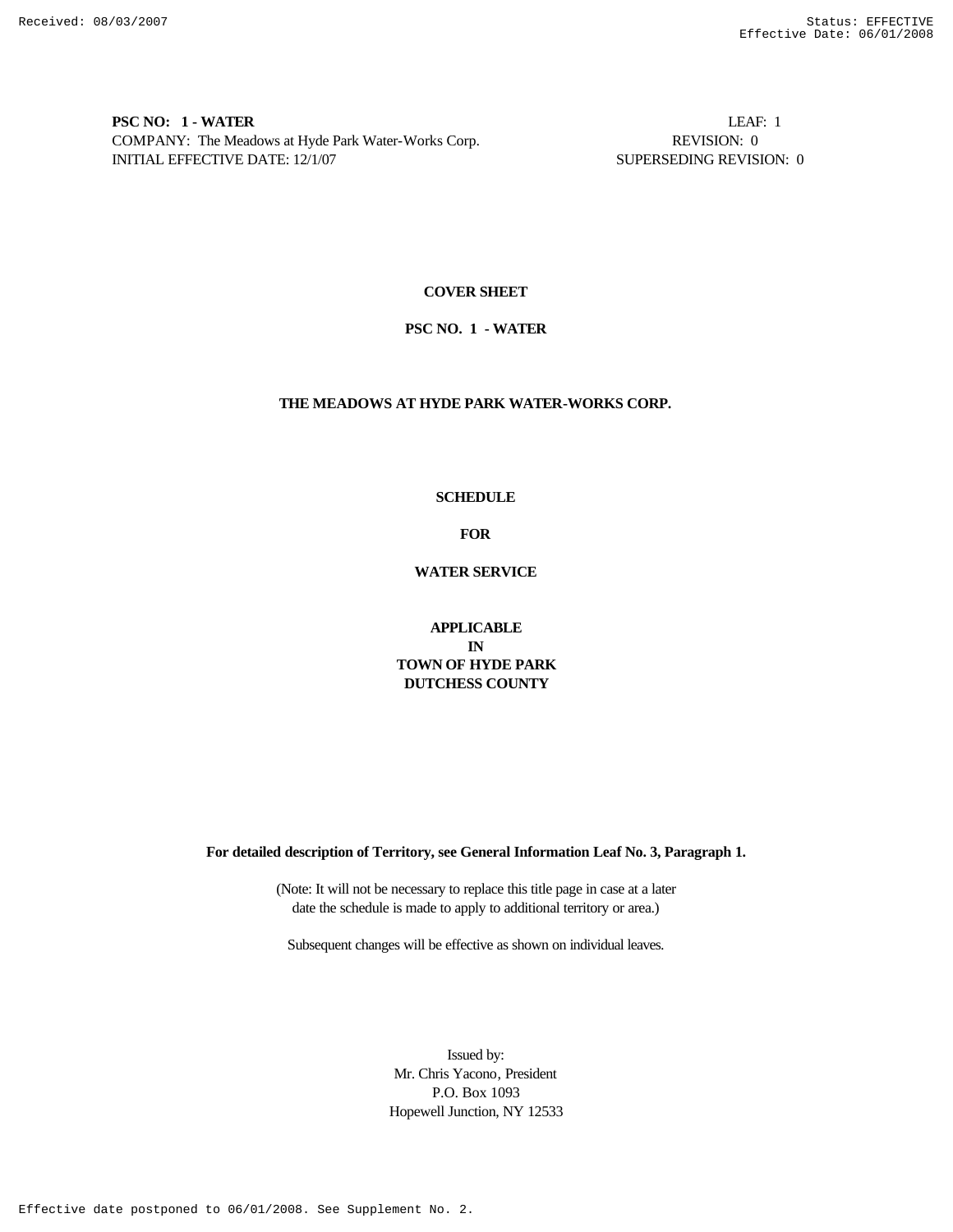| <b>PSC NO: 1 - WATER</b>                            | LEAF: 2                 |
|-----------------------------------------------------|-------------------------|
| COMPANY: The Meadows at Hyde Park Water-Works Corp. | REVISION: 0             |
| INITIAL EFFECTIVE DATE: 12/1/07                     | SUPERSEDING REVISION: 0 |

# **TABLE OF CONTENTS**

|    | <b>GENERAL INFORMATION</b>                                                     | <b>LEAF NO.</b> |  |
|----|--------------------------------------------------------------------------------|-----------------|--|
| 1. | Territory                                                                      | 3               |  |
| 2. | Application for Water Service                                                  | 3               |  |
| 3. | Deposits - Security                                                            | 3               |  |
| 4. | Deposits - Interest                                                            | 4               |  |
| 5. | Deposits - Return                                                              | 4               |  |
| 6. | Deposits - Other                                                               | 4               |  |
| 7. | <b>General Rules</b>                                                           | $5 - 6$         |  |
| 8. | Metered Service                                                                | $6 - 7$         |  |
| 9. | <b>Unmetered Service</b>                                                       | 7               |  |
|    | 10. Extension of Mains                                                         | 7               |  |
|    | 11. Discontinuance of Service - Non-payment                                    | 7 - 8           |  |
|    | 12. Discontinuance of Service - Other                                          | $8 - 9$         |  |
|    | 13. Discontinuance of Residential Service - Special Procedures                 | 9               |  |
|    | 14. Deferred Payment Agreements                                                | 9               |  |
|    | 15. Complaint Handling Procedures                                              | 10              |  |
|    | 16. Restoration of Service                                                     | $10 - 11$       |  |
|    | 17. Interest on Customer Overpayments                                          | 11              |  |
|    | 18. Regulation                                                                 | 11              |  |
|    | <b>RATES</b><br>Service Classification No. 1<br>Escrow Account Statement No. 1 | 12<br>13        |  |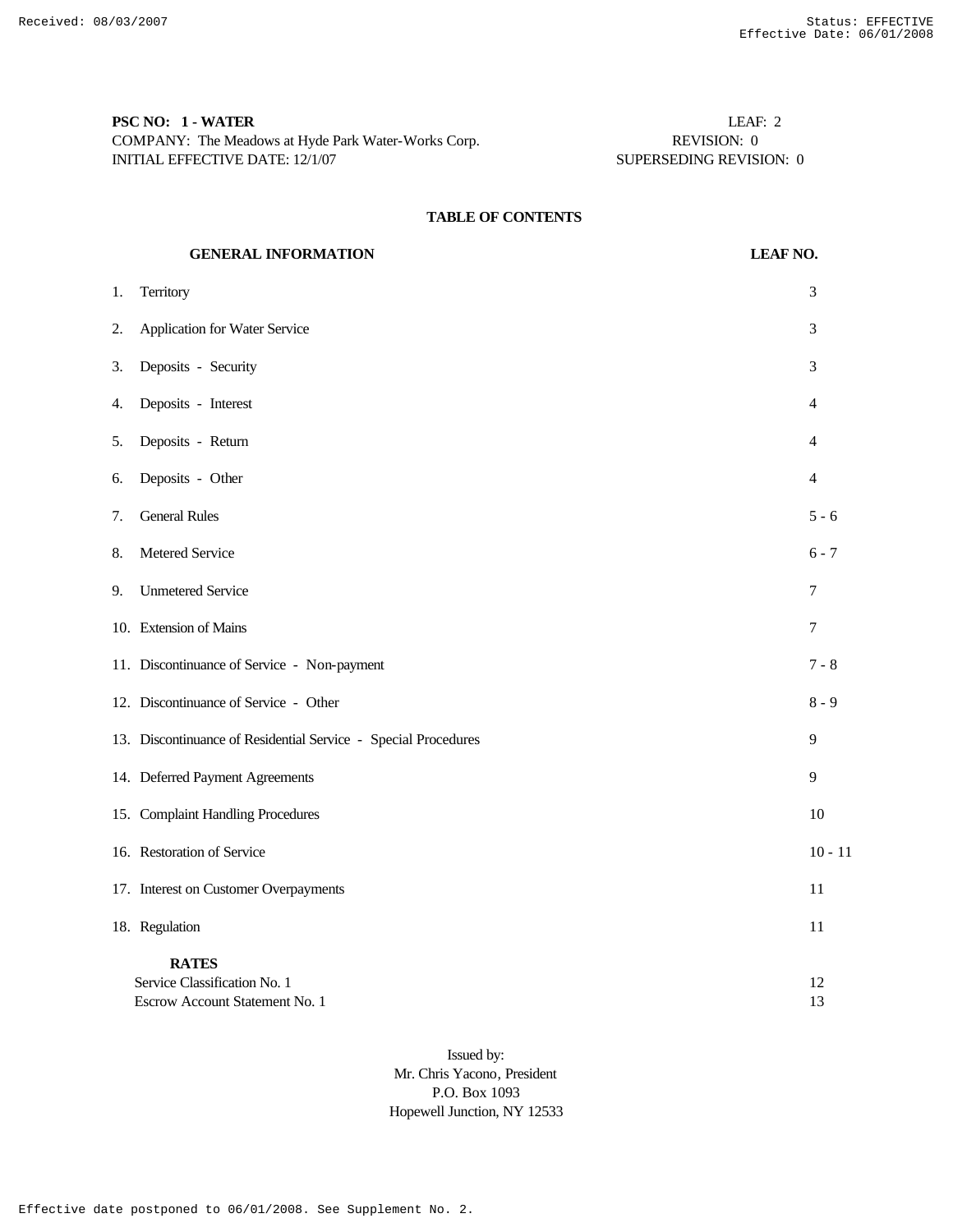# **PSC NO: 1 - WATER** LEAF: 3 COMPANY: The Meadows at Hyde Park Water-Works Corp. **REVISION: 0** REVISION: 0 INITIAL EFFECTIVE DATE: 12/1/07 SUPERSEDING REVISION: 0

### **GENERAL INFORMATION**

1. Territory (County, Town, Development, Streets, etc.)

The Meadows at Hyde Park development, Town of Hyde Park, Dutchess County.

### 2. Application for Water Service

- A. Written application for service may be required.
- B. A separate application may be required for each premises.
- C. Premises may be subject to inspection by the company.
- D. Applications need not be accepted from customers with charges due on any water accounts with the company. The company must accept an application if the customer enters into a deferred payment agreement.
- E. Service pipe installations are subject to company approval.
- 3. Deposits Security
	- A. As a condition of receiving service, the company may require a deposit from customers that are delinquent (having a bill remaining unpaid 23 days from the date mailed), seasonal, short term or temporary or who have had service terminated for non-payment during the preceding 6 months. In addition, a deposit may also be required from a non-residential customer whose credit has not been established with the company. A delinquent customer shall be provided with a written notice 20 days before the deposit is assessed which states that failure to make timely payments will permit the company to require a deposit from such customer.
	- B. Deposits from applicants and customers may not exceed two times the estimated average monthly bill for a calendar year, except in the case of customers whose usage varies widely where deposits may not exceed twice the average monthly bill for the peak season.
	- C. The company shall perform an annual review of the billing history of every customer who has a deposit with the company to assure that a deposit is still required under (3A) above and that the amount of the deposit conforms with (3B) above. The company reserves the right to review the deposit at any time. If a review shows that the deposit held falls short of the amount the company may require by 25 percent or more, the company may require the payment of an additional amount. If a review shows that the deposit held exceeds the amount required by 25 percent or more, the company shall refund the excess to the customer. The customer may request a downward revision of the deposit.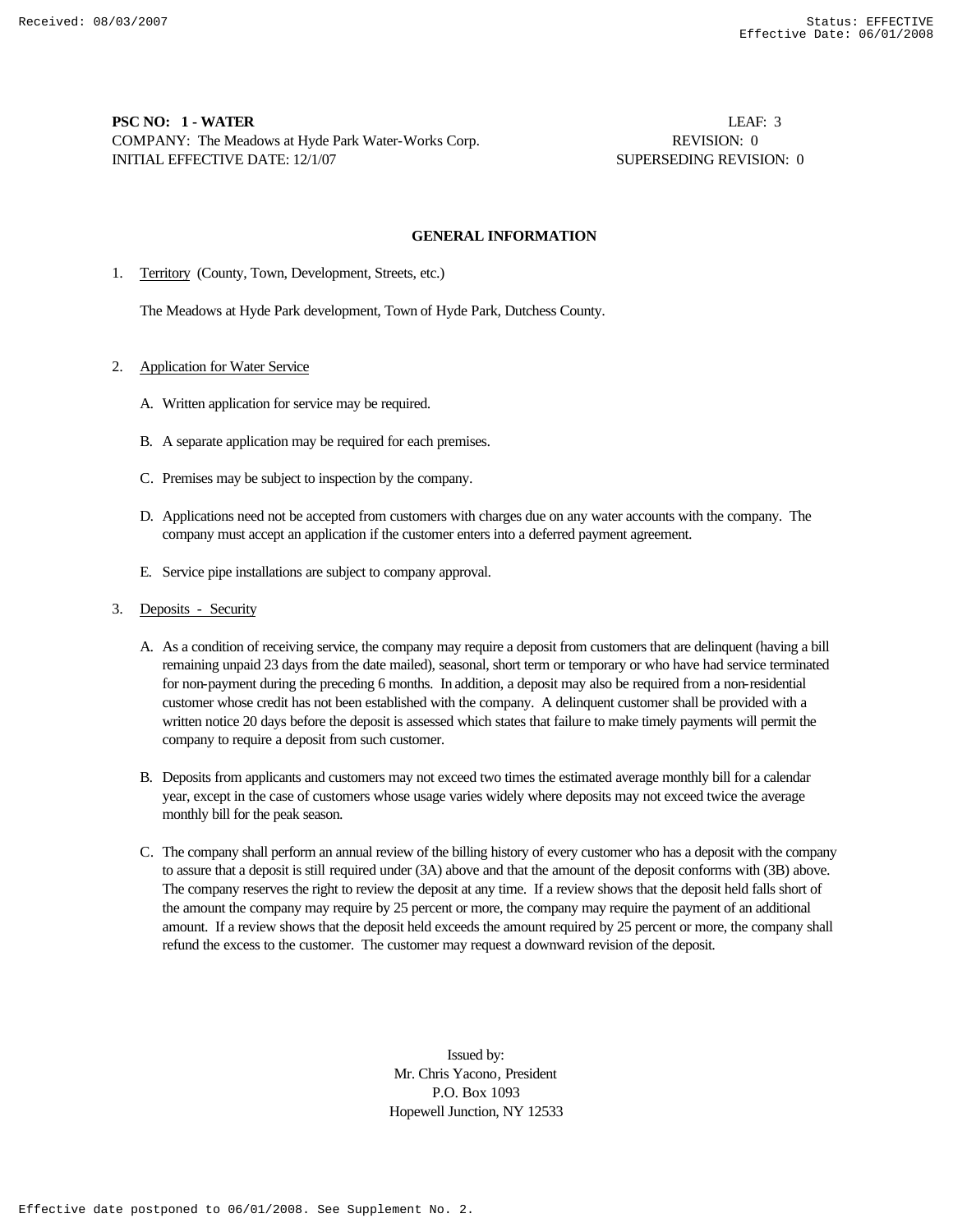# **PSC NO: 1 - WATER** LEAF: 4 COMPANY: The Meadows at Hyde Park Water-Works Corp. REVISION: 0 INITIAL EFFECTIVE DATE: 12/1/07 SUPERSEDING REVISION: 0

### **GENERAL INFORMATION**

## 4. Deposits - Interest

Every deposit shall earn simple interest at the rate per annum prescribed by the Public Service Commission. The interest must be paid to customers when the deposit is returned. If the deposit has been held for 12 consecutive months or more, the interest must be credited to the customer no later than the first bill rendered after the next succeeding first day of October and at the end of each succeeding 12 month period.

### 5. Deposits - Return

- A. The company shall return to a customer a deposit or portion of a deposit and all interest thereon no more than 30 days after:
	- (1) the day the account is closed and all bills are paid; or
	- (2) the date of the first bill for service rendered after a 12 month period during which time the customer was not delinquent, provided there is no other basis for the company to request a deposit; or
	- (3) a review of the deposit shows that a reduction of the deposit is warranted.
- B. A deposit or portion of a deposit plus interest thereon that is subject to return may be credited to the customer's account in the amount of any outstanding charges. If any balance remains, a refund check shall be issued.

### 6. Deposits - Other

- A. In the event that the applicant desires service for a trailer or other non-permanent structure, he shall deposit with the company all costs of the connection of such service. Said deposit shall bear simple interest as required above and shall be refunded at the end of 10 years, or sooner in the event that a permanent structure for such service connection is completed.
- B. The company may also require deposits from customers to guarantee future payments as set forth in lawn sprinkler, main extension, or other forms of contracts which are in a form approved by the Public Service Commission. The interest rates for these deposits will be the same as the interest rates for security deposits and such interest will be credited to the customer as prescribed by Commission rules.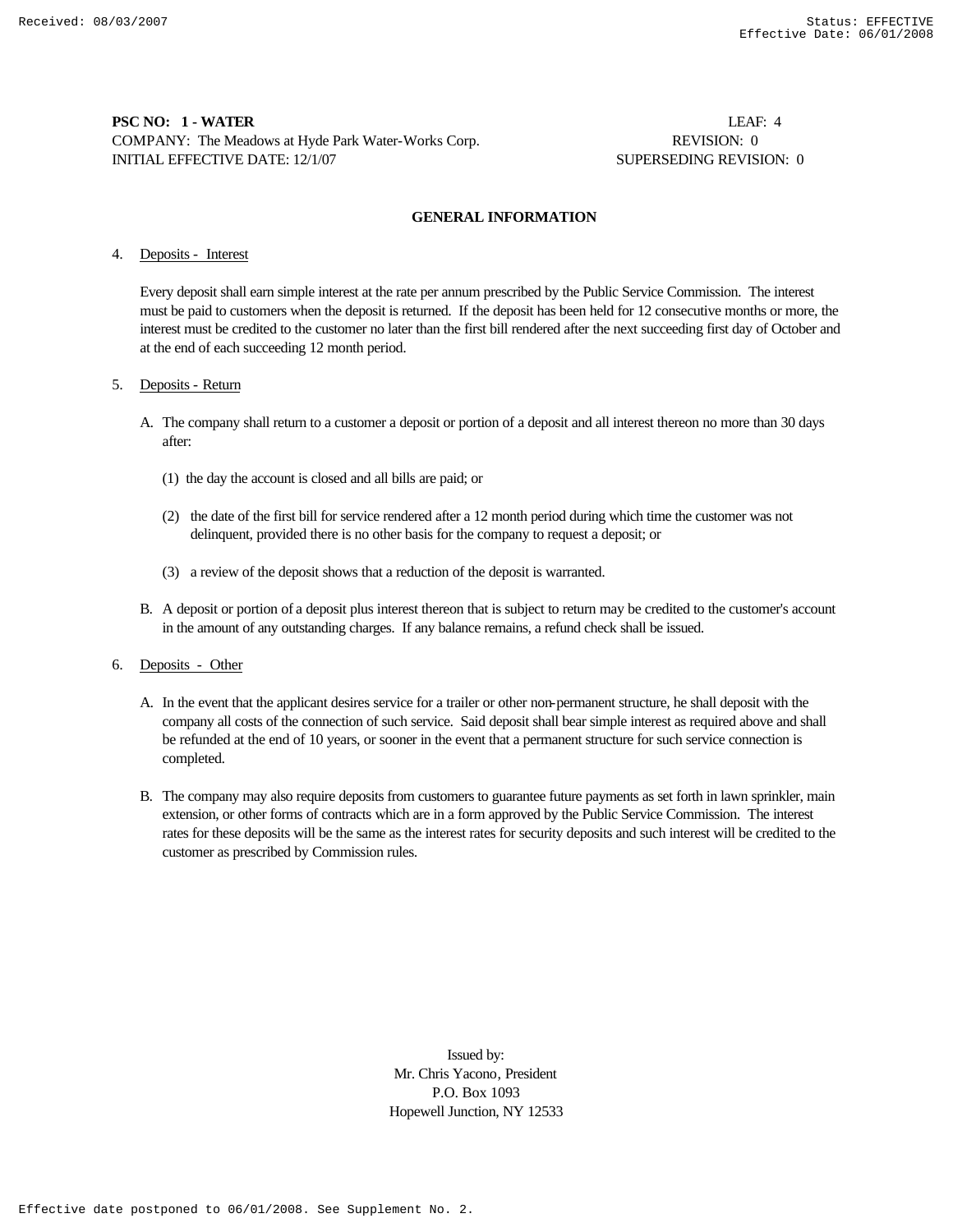# **PSC NO: 1 - WATER** LEAF: 5 COMPANY: The Meadows at Hyde Park Water-Works Corp. **REVISION: 0** REVISION: 0 INITIAL EFFECTIVE DATE: 12/1/07 SUPERSEDING REVISION: 0

#### **GENERAL INFORMATION**

# 7. General Rules

- A. Customers must provide 10 days' written notice prior to the date on which termination of service is requested or prior to a change of occupancy, until which date the customer will be responsible for payment of service.
- B. Fire hydrants shall not be used without the written permission of the company or unless in conformance with filed fire protection tariff provisions.
- C. The company will not be liable for damage resulting from the presence of its facilities, supply, or use of water service, except damage resulting from gross negligence of the company.
- D. The company may shut off water in its mains to make repairs and extensions. Where possible, proper advance notice will be made to customers affected.
- E. The use of water for sprinkling, swimming pools, or other less essential uses may be restricted or prohibited where such use may unreasonably reduce the adequacy of service for other domestic purposes.
- F. There must be a separate service for each premises.
- G. Installation of service pipes and mains will not normally be made when the ground is frozen.
- H. The customer is responsible for service pipes and plumbing within the property line. Any plumbing work done on the customer's service pipe is subject to approval by the company. No underground work shall be covered up until it has been inspected and approved by the company.
- I. All leaks on customer premises or the customer portion of the service pipe must be repaired as soon as possible.
- J. All mains, services (up to the property line) and other water system facilities will be maintained and replaced by the company.
- K. The company will supply water in the distribution system at pressures between 20 and 100 pounds per square inch (psi) and will strive, where practicable, to maintain a normal working pressure of 60 psi with a minimum of 35 psi. If the company makes changes to its system which cause the pressure to increase to over 100 psi to existing customers, the company will be responsible for the first installation of the necessary equipment in the customer's premises. From that point on the equipment will be considered part of the customer's internal plumbing and the customer will be responsible for its maintenance or replacement. If a water pressure reducing valve, in the customer's or applicant's opinion, is necessary or desired to safeguard the plumbing, it is the customer's or applicant's responsibility to purchase, install and maintain this equipment. Where a pressure reducing valve is used it is also advisable to install a suitable pressure relief valve. All installations will comply with the local building codes and standards and are considered a part of the customer's internal plumbing.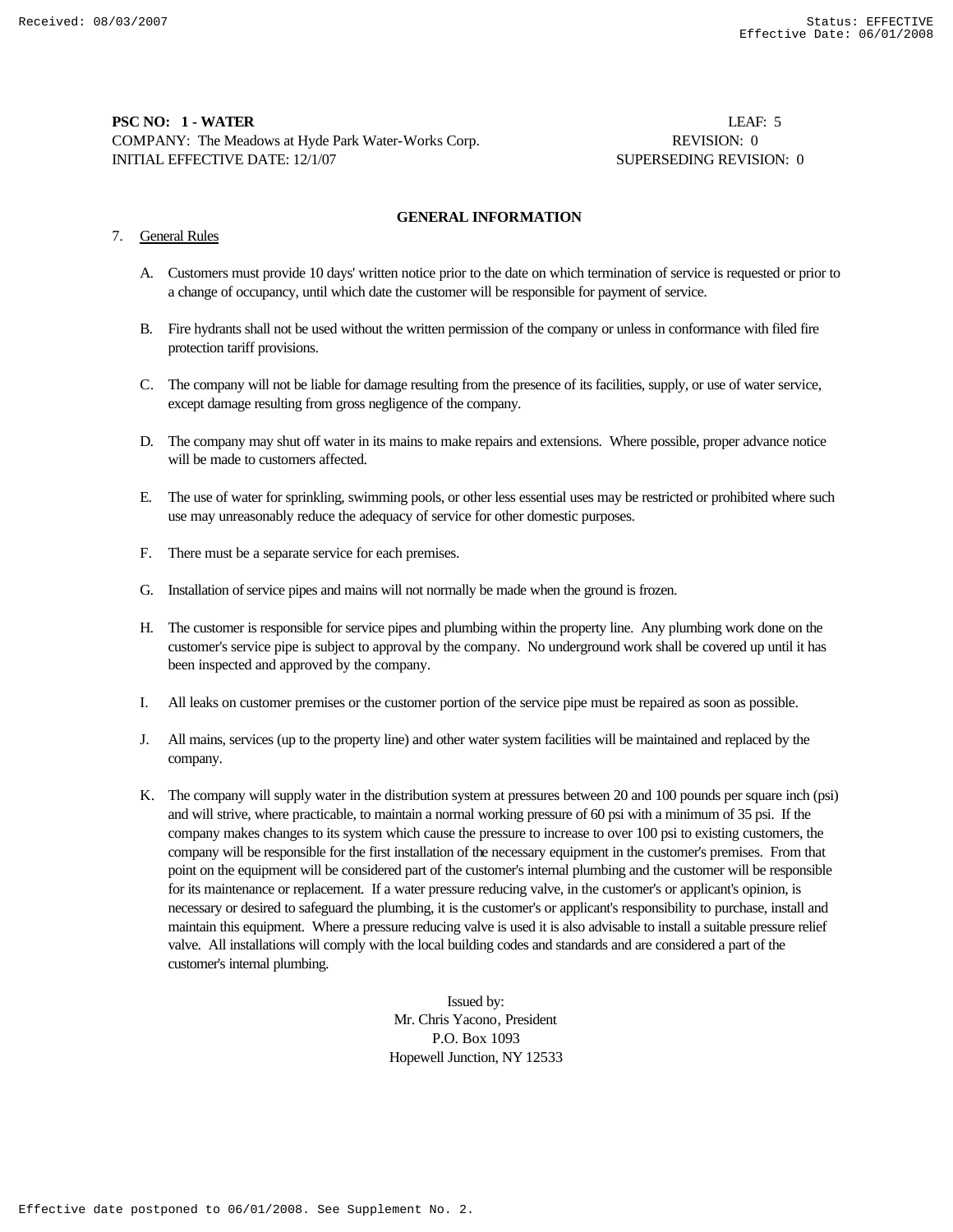# **PSC NO: 1 - WATER** LEAF: 6 COMPANY: The Meadows at Hyde Park Water-Works Corp. **REVISION: 0** REVISION: 0 INITIAL EFFECTIVE DATE: 12/1/07 SUPERSEDING REVISION: 0

### **GENERAL INFORMATION**

- L. Where an applicant is seeking service at an elevation or gradient which could not otherwise be adequately serviced by existing plant, the company will require that the applicant bear the additional cost of providing such extraordinary service, or in the alternative, require the applicant to purchase, install and maintain the necessary special equipment, such as a hydro-pneumatic system, needed to serve the premises. The installation of a hydro-pneumatic system as part of the customer's internal plumbing may be subject to approval of the Health Department and should comply with local building codes and standards.
- M. Cross connections to water sources other than the company's or with other facilities are strictly prohibited. Customers must, at their expense, install and maintain such backflow prevention devices as may be required by the company in accordance with good water works practice or applicable laws or regulations.
- N. Customers must permit company representatives to enter their premises on reasonable request for purposes relating to the operation and maintenance of the company's system, including inspection of the customer's and the company's facilities, installation, reading, testing, replacement and removal of meters, and terminating and restoring service.
- O. No person shall maliciously, willfully or negligently break, damage, destroy, uncover, deface, block access to or tamper with any pipe, valve, meter, structure, appurtenance or equipment which is a part of the water works system.
- 8. Metered Service
	- A. A meter of a type approved by the Commission is required for each premises.
	- B. The company will furnish, install, and maintain the meter. Unless the meter register is set at zero, the company shall attach a tag with the date and meter dial reading at the time of installation.
	- C. The customer will provide a location for the meter acceptable to the company and will be responsible for the cost of repairing damage resulting from human interference, frost, backflow of hot water, or other such causes.
	- D. Where the company agrees it is necessary to set a meter outside the building, it shall be installed at the expense of the customer in a pit acceptable to the company which is both water-tight and frostproof. The cover of the pit shall be fastened with a convenient locking device. Where the distance from the property line to the front wall of the building is greater than 75 feet, the company may require that the meter be set in a pit at or near the property line. If the pit is to be installed on property not owned or controlled by the customer, written consent of the owner of the property shall be obtained prior to the installation.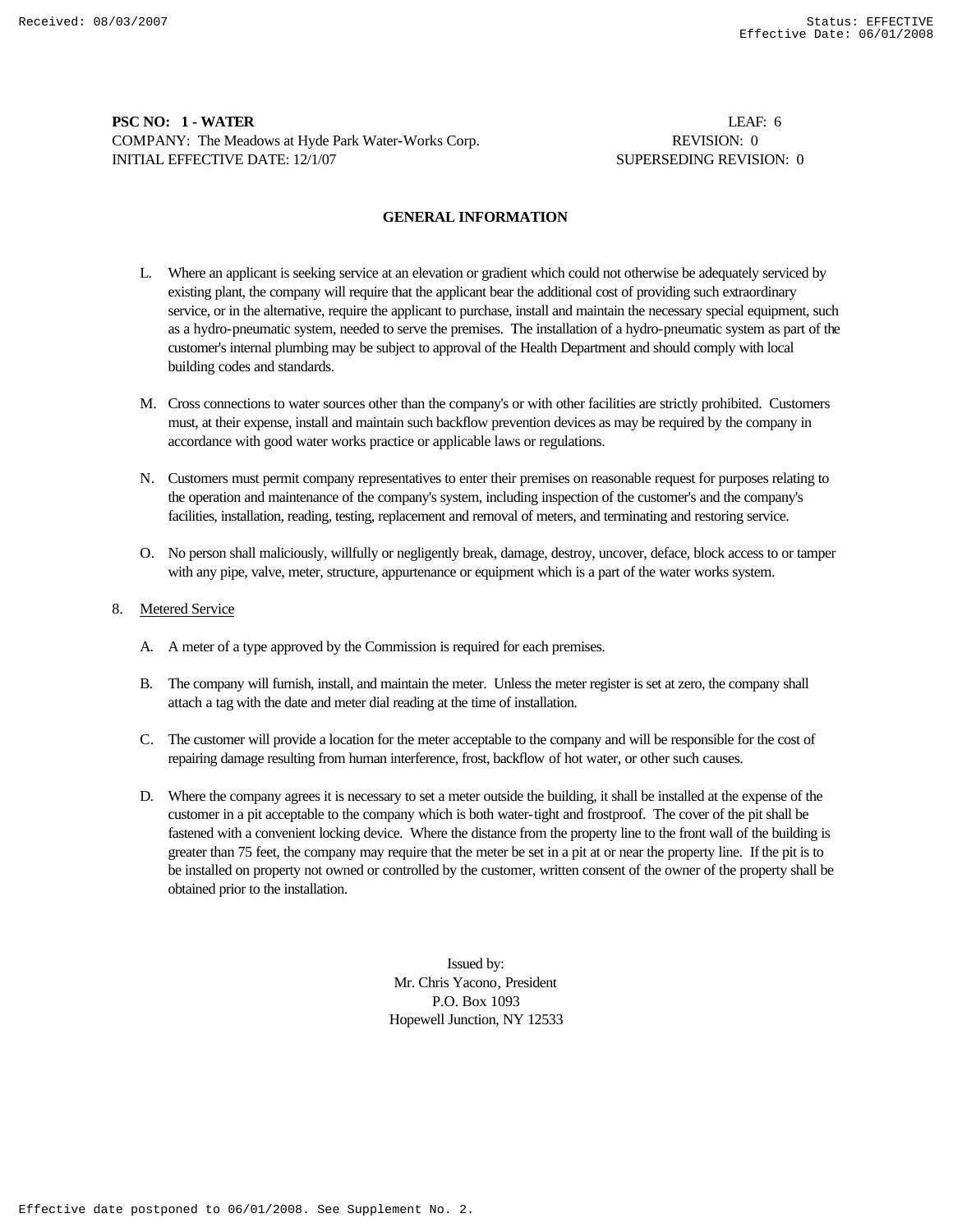# **PSC NO: 1 - WATER** LEAF: 7 COMPANY: The Meadows at Hyde Park Water-Works Corp. **REVISION: 0** REVISION: 0 INITIAL EFFECTIVE DATE: 12/1/07 SUPERSEDING REVISION: 0

### **GENERAL INFORMATION**

- E. The company reserves the right to remove, test, and replace the meter.
- F. The company shall afford the customer an opportunity to verify the final reading of any water meter removed from the premises and obtain the customer's signature on a meter removal card which shows the date removed and the reading.
- G. Meters will be tested in conformance with rules of the Public Service Commission. In the case of a disputed account involving the accuracy of the meter, the company will have the meter tested upon the request of the customer. Should the customer request to have a second meter test within 1 year, the customer will be responsible for the actual cost incurred to have the meter tested including the cost to remove the meter, payable in advance to the company. This fee will be refunded if the meter's final weighted average is found to register in excess of 100 percent. Adjustments in bills for over-registration of the meter will be made in accordance with the current rules of the Public Service Commission.
- H. Bills will show meter readings and the dates read.
- I. Bills will be reasonably estimated where a meter has been inaccessible and will be so indicated on the bill.
- J. Where a meter has ceased to register or its percentage of accuracy cannot be determined, an estimated bill for the current period may be rendered. For all other periods the bill shall be the minimum applicable charge.
- 9. Unmetered Service (if applicable and provided for in Service Class No. or Nos. )

All applicable provisions of this tariff shall apply.

#### 10. Extension of Mains

Mains will be extended in conformance with Commission Rules and Regulations found in 16 NYCRR, Part 501.

#### 11. Discontinuance of Service - Non-Payment

 Service may be discontinued under the following provisions: for non-payment of any amount due for water supplied, for failure to make any payment due under a deferred payment agreement or for meter repairs (see Section 8C), for failure to post a required deposit or for failure to pay any fee or charge accruing under the contract or tariff.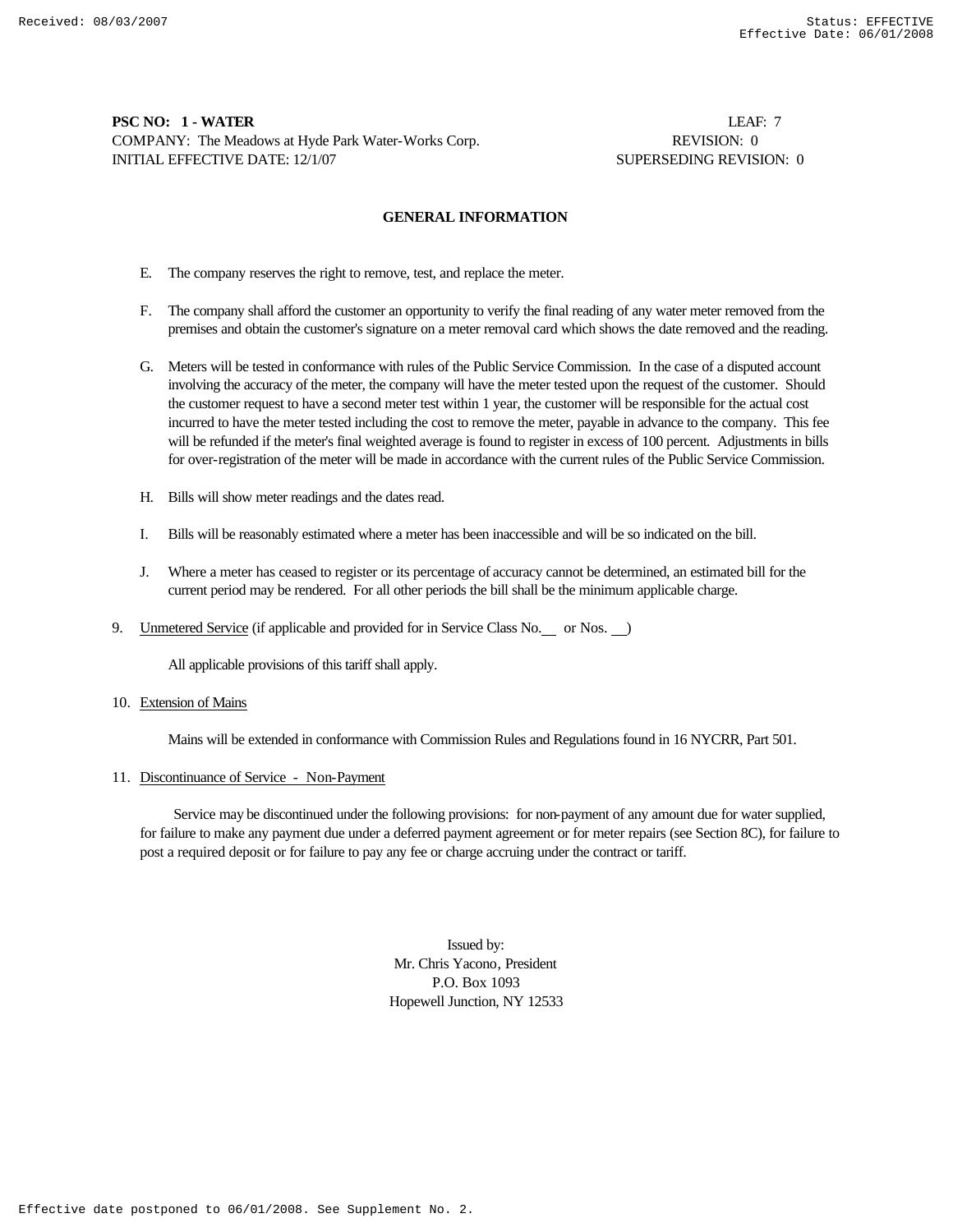# **PSC NO: 1 - WATER** LEAF: 8 COMPANY: The Meadows at Hyde Park Water-Works Corp. **REVISION: 0** REVISION: 0 INITIAL EFFECTIVE DATE: 12/1/07 SUPERSEDING REVISION: 0

## **GENERAL INFORMATION**

- A. A bill not paid within 23 days of mailing is considered delinquent, and the company may discontinue service after complying with 16 NYCRR, Part 533 which requires: (1) 15 days written notice if served personally, or (2) 15 days after a registered letter containing such notice has been signed or refused, or (3) 18 days after mailing written notice in a post-paid wrapper. Service will not be re-established until payment of all proper arrears, charges and deposits is made or a deferred payment agreement is entered into. Receipt of a subsequently dishonored negotiable instrument in response to a notice of discontinuance shall not constitute payment of the customer's account and the company shall not be required to issue additional notice prior to discontinuance. There will be a charge for processing all returned checks equal to the bank charge plus a handling fee of \$5.00 (not to exceed the maximum allowed by section 5-328 of General Obligations Law).
- B. The company will not discontinue service to residential premises for non-payment of bills on a Friday, Saturday, Sunday, public holiday (as defined in General Construction Law), or on a day on which the utility's main office is closed. Discontinuance can only take place from Monday to Thursday between the hours of 8 a.m. and 4 p.m.
- C. The company will not discontinue service for non-payment of bills to any person or entity receiving public assistance if the payment for such service is to be paid directly by the Department of Social Services or by the local Social Services representatives.
- 12. Discontinuance of Service Other
	- A. Service rendered under any application, contract or agreement may be discontinued by the company after reasonable notice for any of the following reasons:
		- (1) For willful or indifferent waste of water due to any cause or for non-authorized use of water.
		- (2) For failure to protect from damage the meter and connection, or for failure to protect and maintain the service pipe or fixtures on the property of the customer in a condition satisfactory to the company.
		- (3) For tampering with any meter, connections, service pipe, curb cock, seal or any other appliance of the company controlling or regulating the customer's water supply.
		- (4) For failure to provide the company's employees reasonable access to the premises supplied, or for obstructing the way of ingress to the meter or any other appliances controlling or regulating the customer's water supply.
		- (5) In case of vacancy of the premises.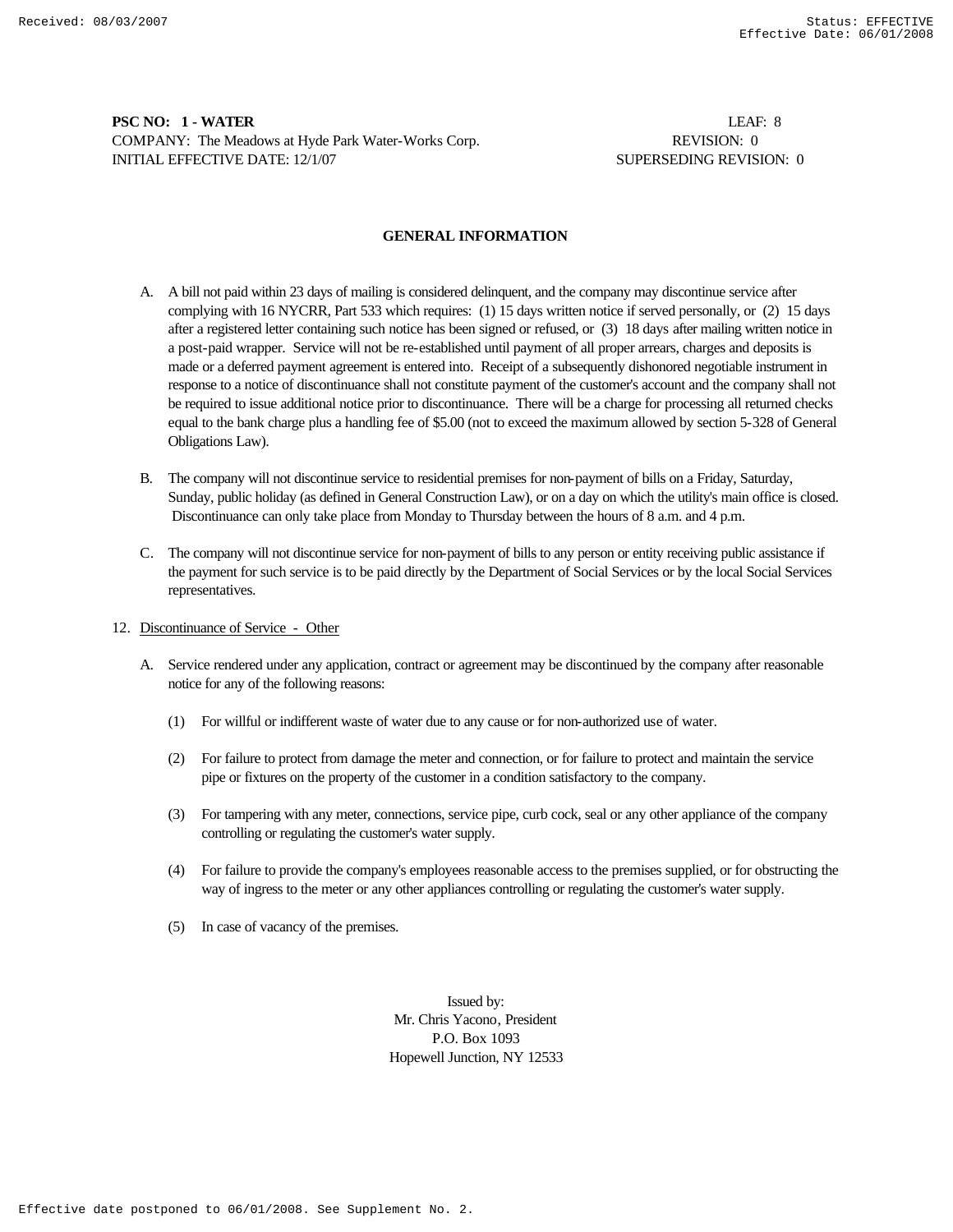# **PSC NO: 1 - WATER** LEAF: 9 COMPANY: The Meadows at Hyde Park Water-Works Corp. REVISION: 0 INITIAL EFFECTIVE DATE: 12/1/07 SUPERSEDING REVISION: 0

### **GENERAL INFORMATION**

- (6) For cross connections.
- (7) For submetering or reselling water.
- (8) For non-compliance with water usage restrictions.
- (9) For violation of any rule or regulation of the company as filed with the Public Service Commission, provided such violation affects the reliability or integrity of the water system.
- B. Written notice of discontinuance of service shall contain the information required by 16 NYCRR Section 533.3 and will be given except in those instances where a public health hazard exists.
- C. The company may, at any time, temporarily discontinue water service in case of accident, or for the purpose of making connections, alterations, repairs, changes, etc.
- D. Except as stated in the preceding paragraph, or in the case of a violation that threatens the integrity of the water system, the company shall not discontinue service to any customer on a Friday, Saturday, Sunday, Public Holiday or on a day when the company is not open for business. Public Holiday shall refer to those holidays defined in the General Construction Law.

### 13. Discontinuance of Residential Service - Special Procedures

 If termination of service would result in serious impairment to health and safety, the company must delay the termination of service or, if service has already been terminated, must restore service, for thirty days under the following conditions:

- A. all occupants are either blind, disabled, 62 years of age or older or 18 years of age or under;
- B. a medical emergency exists; or
- C. if heating would be affected between November 1 and April 1.

It is the customers responsibility to notify the company that such conditions exist and to provide any required documentation. The company may require that the customer make appropriate arrangements to pay any arrears as well as pay current bills.

#### 14. Deferred Payment Agreements

 In addition to those circumstances in Section 13, the company will consider granting customers reasonable payment terms in cases where a customer is threatened with termination of service, or where the company has issued a backbill to a customer. Any such agreement may require the customer to make a reasonable down payment, and to pay current bills when issued.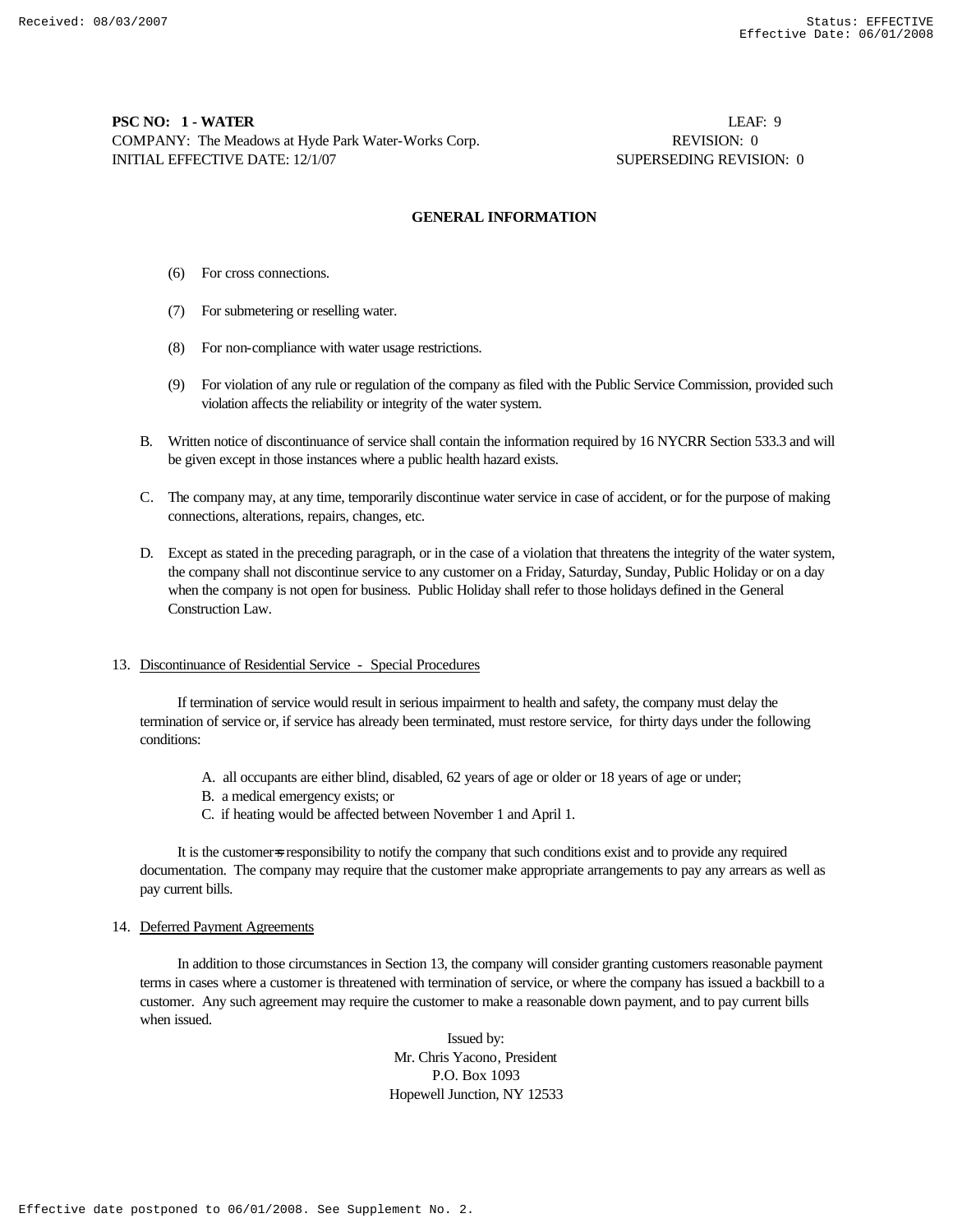# **PSC NO: 1 - WATER** LEAF: 10 COMPANY: The Meadows at Hyde Park Water-Works Corp. **REVISION: 0** REVISION: 0 INITIAL EFFECTIVE DATE: 12/1/07 SUPERSEDING REVISION: 0

# **GENERAL INFORMATION**

# 15. Complaint Handling Procedures

- A. The company will promptly investigate and evaluate all complaints received from customers regarding bills for service rendered or required deposits. The results of the company's findings will be reported to the customer. During the period of investigation and evaluation, service will not be discontinued, nor shall a new notice of termination be issued, provided, however, that the customer will be required to pay the undisputed portion of any balance due, which may include bills for current usage.
- B. After the completion of such an investigation, if the company determines that the disputed service has been rendered, or that the disputed charge or deposit is proper in whole or in part, the company may require that the full bill or deposit be paid. Appropriate notices of the determination shall be given to the customer, and where notice of discontinuance of service was previously sent, or is served with the determination, such notice shall include a statement advising the customer of the availability of the Commission's complaint handling procedures, including the address and telephone number of the Department's Consumer Services Division. Where prior notice of discontinuance was sent, company procedure provides for discontinuance of service if customer fails to pay the proper amount due and owing within 5 days after notice of the company determination was served personally on the customer or at least 8 days after mailing of the notice. Under no circumstances will discontinuance of service occur if so precluded by the Commission.
- C. In situations where the complaint procedures of the Commission have been invoked and it is determined that the disputed service has been rendered or that the disputed charge or deposit is proper and prior notice of discontinuance was sent, a customer's service will not be discontinued for failure to pay the amount found due and owing until at least 5 days after notice of the Commission's determination, where personal service is made, or at least 8 days after mailing of such a notice.

### 16. Restoration of Service

 A charge will be made to restore service after discontinuance at the customer=s request, for non-payment or for violation of these rules.

 This charge will be \$50.00 during normal business hours (8:00 a.m. to 4:00 p.m., Monday through Friday), \$75.00 outside of normal business hours Monday through Friday and \$100.00 on weekends or public holidays. The holidays for which the \$100.00 charge will apply are as follows:

New Year's Day Labor Day Dr. Martin Luther King, Jr. Day Columbus Day Lincoln's Birthday Veteran's Day Washington's Birthday Thanksgiving Day Memorial Day Christmas Day Independence Day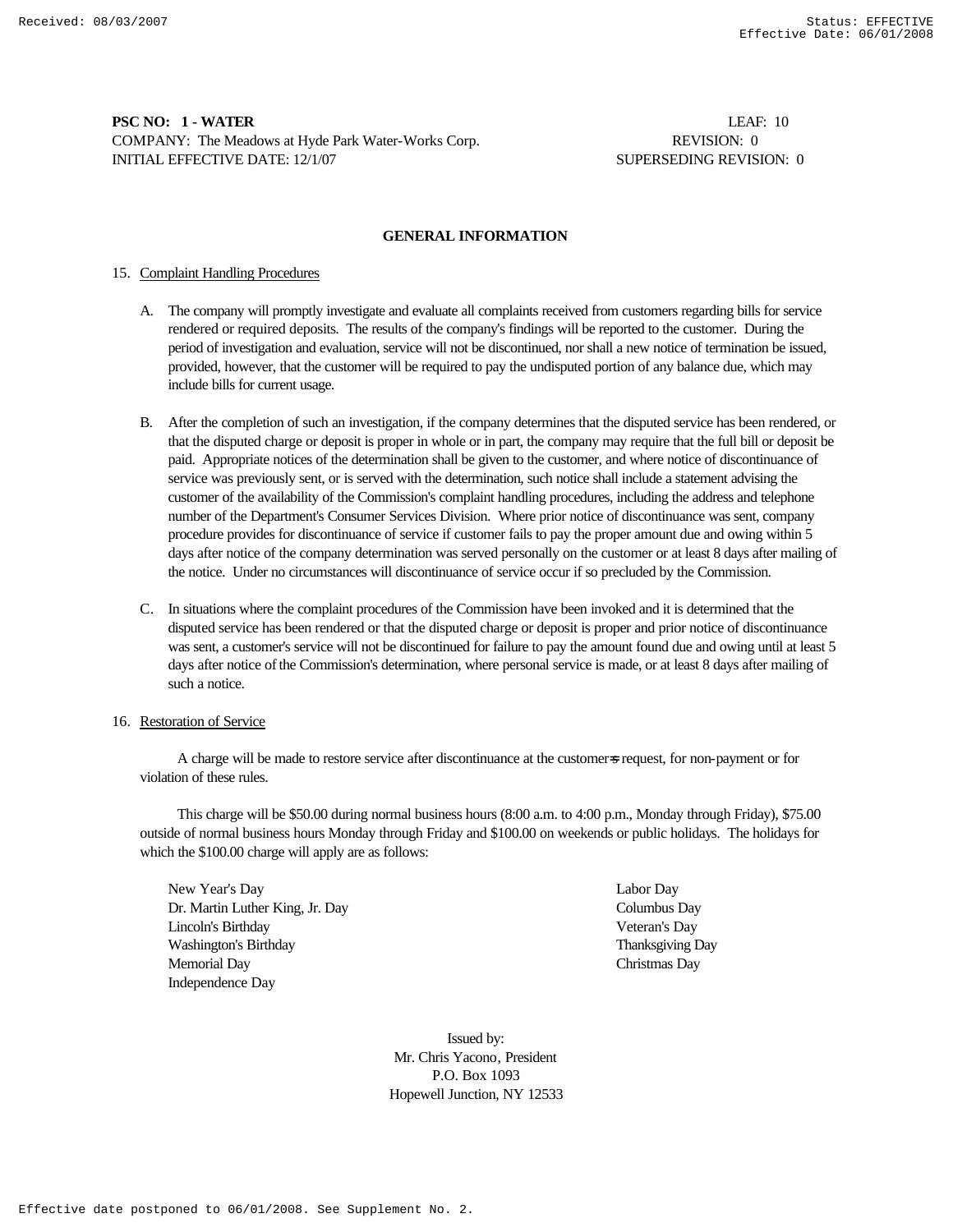# **PSC NO: 1 - WATER** LEAF: 11 COMPANY: The Meadows at Hyde Park Water-Works Corp. **REVISION: 0** REVISION: 0 INITIAL EFFECTIVE DATE: 12/1/07 SUPERSEDING REVISION: 0

## **GENERAL INFORMATION**

In a case where service is being restored after discontinuance for non-payment, the company may require full payment of all arrears as well as the restoration of service charge. If the company and the customer have entered into some form of payment agreement, the agreed upon down payment may be required before service will be restored.

If it becomes necessary to disconnect service at the main because of willful acts of a customer, the service restoration charge will include the actual costs incurred by the company to disconnect and reconnect the service.

## 17. Interest on Customer Overpayments

The company will provide interest on a customer overpayment as follows:

- A. A customer overpayment is defined as payment by the customer to the company in excess of the correct charge for water service supplied to the customer which was caused by erroneous billing by the utility.
- B. The rate of interest on such amounts shall be the greater of the unadjusted customer deposit rate or the applicable late payment rate, if any, for the service classification under which the customer was billed. Interest shall be paid from the date when the customer overpayment was made, adjusted for any changes in the deposit rate or late payment rate, and compounded monthly, until the date when the overpayment was refunded.
- C. The company will not pay interest on customer overpayments that are refunded within 30 days after such overpayment is received by the company.

# 18. Regulation

 All matters, rules and other situations concerning the rendering of water service which are not specifically covered herein or in a provision of the New York State Codes, Rules and Regulations and which are subject to the jurisdiction of the Public Service Commission, and for which a customer and the company cannot agree as to an equitable and fair solution will be referred to said Commission to be resolved. Either the customer or the company may request that a rule or provision of this tariff be changed for a particular situation.